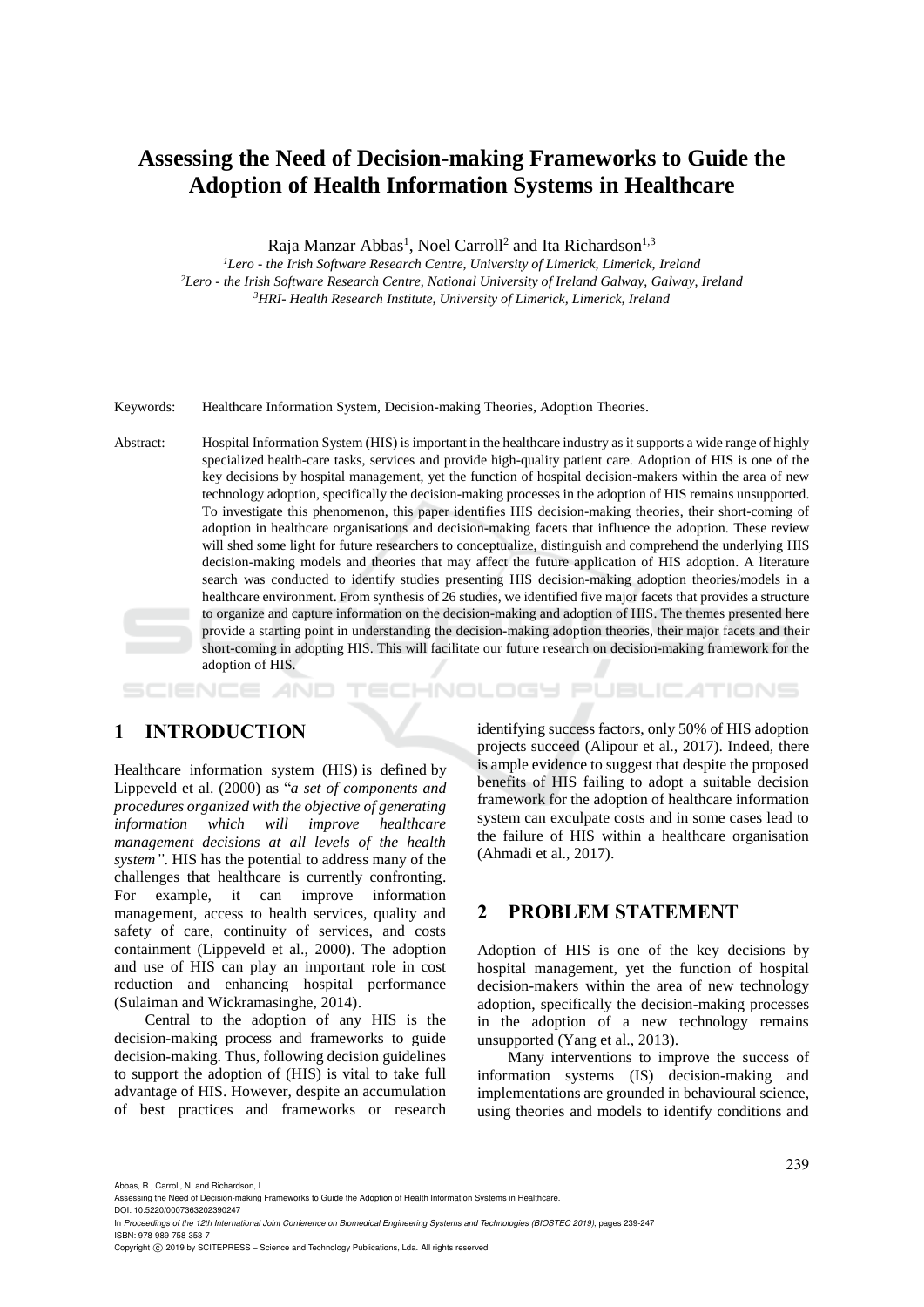determinants of successful use. However, models in the IS literature have evolved to address specific theoretical problems of particular disciplinary concerns, and each model has been tested and has evolved using restricted set of IS implementation procedures (Kim et al., 2016). Several theories have been suggested to describe how hospitals decide and adopt new technology, yet none of these perspectives alone has been able to satisfactorily explain technology adoption decisions (Kim et al., 2016, Sulaiman and Wickramasinghe, 2014).

### **3 RESEARCH QUESTIONS**

There is an apparent lack of insight into what a decision-making adoption framework should capture, and what are its short-comings when applied for adoption of HIS. To address these gaps, we formulate the following research questions:

- *RQ1*. What are the current decision-making theories/models used for the adoption of HIS?
- *RQ2*. What are the short-comings of decisionmaking theories/models to support HIS adoption in the modern healthcare environment?

ECHNI

# **4 METHODOLOGY**

To explore these questions, we undertook a structured literature review. A structured literature review may be described as appraisals of past studies conducted systematically, purposefully and methodologically (Armitage and Keeble-Allen, 2008, Petticrew, 2001). A structured literature review was done in accord with Preferred Reporting Items for Systematic Reviews and Meta-Analysis, or PRISMA guidelines for systematic review and meta-analyses given by Liberati et al. (2009).

In the research discussed in this article, a literature search was completed in the bibliographic databases (CINAHL, Embase, IEEE Xplore, ACM, Scopus, Springer Link and Web of Science) for relevant publications using the keyword search phrases '*decision-making'*, '*decision support'*, '*decisionmaking adoption frameworks*', '*decision-making adoption models', 'technology adoption'*, '*information system adoption',* '*healthcare'*, '*hospitals*' and '*health information system adoption*'. Initially *4532* reference sources were found. *580* studies were removed by EndNote software as they

were duplicated. From the remaining *3952* studies, after screening titles and abstracts*, 3789* were deemed not eligible. Out of remaining *163* research articles, *137* articles were screened out after applying the exclusion criteria on full text and *26* studies were selected as primary studies.

### **5 FINDINGS**

#### **5.1 Importance of Decision-making Frameworks in Healthcare**

According to Baker et al. (2002) "decision-making is regarded as the cognitive process resulting in the selection of a belief or a course of action among several alternative possibilities".

Technology adoption decisions in hospitals may occur through planned acquisitions or through uncontrolled changes in medical practice. They reflect a complex set of dynamics and incentives (Gelijns, 1992). Several theories (mentioned in table 1) have been suggested to describe hospital behaviour and adoption of new technology, yet none of these perspectives alone has been able to satisfactorily explain technology adoption decisions (Teplensky et al., 1995).

There have been a number of high profile and costly HIS failures within hospitals in recent years, leading to the importance of having a decision making framework to decrease the costs and failure rates (Ajami and Mohammadi-Bertiani, 2012).

#### **5.2 Models Used to Support Adoption of HIS**

We have looked into original versions of the theories rather than the modified ones. We chose this route as publications on HIS implementation are often based on case studies that report before-and-after outcomes and assessments of HIS as an intervention. Although they can provide rich detail on particular examples, they are often so focused on the specific aspects of the cases at hand that they are difficult to use as building blocks for constructing more generalizable theory. In addition, because of their focus on the process and impact of implementation, they offer limited insight into the underlying factors and conditions that shaped the outcomes (Ahmadi et al., 2015).

A range of models and theories are used to evaluate and test the adoption of HIS. The purpose of theories of adoption for HIS is to understand, explain, or predict how, why and to what extend individuals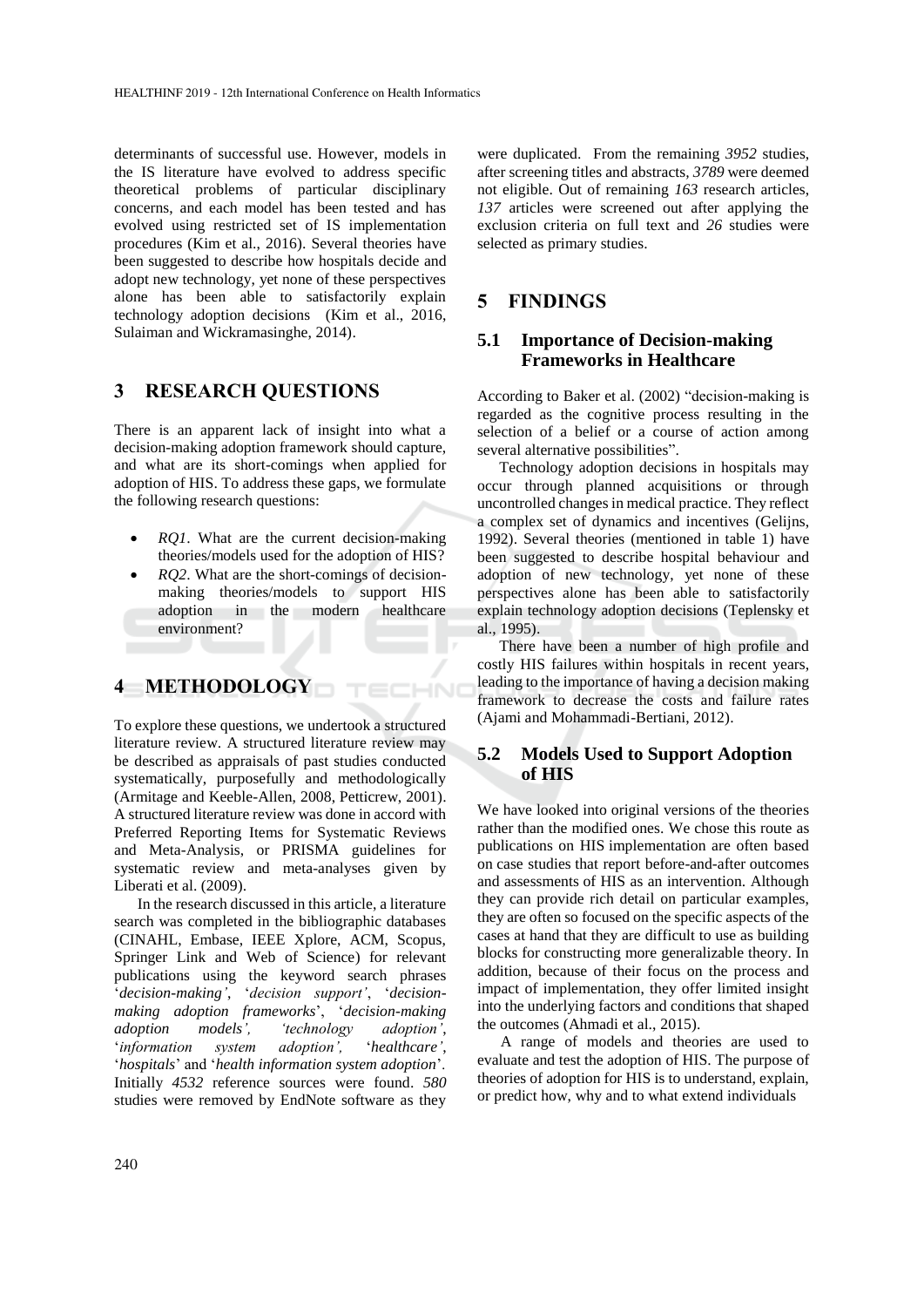| making Theories<br><b>HIS Decision-</b>                                                                             | Theory Description                                                                                                                                                                                                                                                                                                                                                                                                                    | Decision-making Characteristics                                                                                                                                                                                                                                                                                                                                                                                                                                                               | Corresponding<br>theory facet                                   |
|---------------------------------------------------------------------------------------------------------------------|---------------------------------------------------------------------------------------------------------------------------------------------------------------------------------------------------------------------------------------------------------------------------------------------------------------------------------------------------------------------------------------------------------------------------------------|-----------------------------------------------------------------------------------------------------------------------------------------------------------------------------------------------------------------------------------------------------------------------------------------------------------------------------------------------------------------------------------------------------------------------------------------------------------------------------------------------|-----------------------------------------------------------------|
| Technology diffusion<br>(Ash, 1997                                                                                  | innovation by the members of a social system over<br>channels. This theory explains how diffusion of an<br>communication<br>the process for assimilating an<br>innovation/technology spreads across a social<br>groups and<br>including individuals,<br>certain<br>through<br>organisation.<br>Diffusion is<br>and<br>system,<br>time                                                                                                 | include: relative<br>The individual's decision to adopt HIS is influenced by five<br>and<br>trialability<br>compatibility, complexity,<br>characteristics of innovation which<br>observability<br>advantage,                                                                                                                                                                                                                                                                                  | Environment<br>Organisation<br>Technology<br>Human<br>$\bullet$ |
| (TRA)<br>(Fishbein and Ajzen,<br>Theory of Reasoned<br>Action<br>1975)                                              | to explain an individual's behaviour in acquiring<br>TRA is a social psychology theory which attempts<br>such an innovation.                                                                                                                                                                                                                                                                                                          | attitudes, norms, intentions and behaviours of hospitals<br>determined by his/her behavioural intention, which is itself<br>individuals. An individual's decision adoption behaviour is<br>determined by his/her attitudes and subjective norms towards<br>TRA defines the links to adopt HIS between the beliefs,<br>the behaviour of HIS.                                                                                                                                                   | Environment<br>Human<br>٠<br>٠                                  |
| planned<br>behaviour (TPB)<br>Theory of<br>(Ajzen, 1991                                                             | circumstances. This resulted in the addition of<br>TRA was related to voluntary behaviour which<br>o be 100% voluntary in certain<br>TPB was developed based on the TRA; however,<br>another construct which is perceived behavioural<br>control in TRA<br>appears not t                                                                                                                                                              | with regard to how easy or difficult a particular behaviour of<br>Perceived behavioural control is the individual's perception<br>individual to adopt HIS is determined by attitudes, subjective<br>HIS is to be performed. The decision-making intention of an<br>norms and perceived behavioural control.                                                                                                                                                                                   | Environment<br>Human<br>٠<br>٠                                  |
| model<br>(TAM) (Davis,<br>Technology<br>acceptance<br>1989)                                                         | TAM is an IT theory that explains how people<br>come to accept and use a technology. TAM is an<br>adaptation of the Theory of TRA                                                                                                                                                                                                                                                                                                     | TAM posits two factors that determine an individual's<br>decision-making intention for the adoption of HIS; these are<br>Perceived Usefulness and Perceived Ease of Use. A personal<br>behavioural intention to use HIS is directly influenced by<br>perceived usefulness and perceived ease of use.                                                                                                                                                                                          | Technology<br>Human<br>٠<br>٠                                   |
| ð<br>acceptance and use of<br>$\overline{a}$ .<br>technology (UTAUT)<br>(Venkatesh et<br>theory<br>Unified<br>2003) | had employed to explain technology usage<br>behaviour like TRA, TAM etc. Its main aim was<br>consolidation of eight theories that earlier studies<br>a review and<br>to explain users' intentions to use a technology<br>It deals with individual's perceptions of whether<br>they have the ability to decide whether or not to<br>$\sigma f$<br>and their subsequent behaviour.<br>a result<br>adopt the technology.<br>was<br>UTAUT | intention of and usage behaviour) and independent constructs<br>(which are performance expectancy of HIS, effort<br>expectancy, social influence, facilitating conditions, gender,<br>age, experience and voluntariness of use). Simplifying the<br>UTAUTposits two main decision-making factors for<br>adopting HIS including dependent variables (behavioural<br>model by using age as the only moderating factor<br>significantly increases the model's ability to predict HIS<br>adoption | Technology<br>Human<br>٠                                        |
| $\ddot{\Xi}$<br>TTF)<br>Task-technology<br>(Goodhue, 1998)<br>$_{\rm model}$                                        | TTF describes interaction of task and technology<br>and how well technology fits within individuals.                                                                                                                                                                                                                                                                                                                                  | adoption by incorporating the element of task and also the fitness of the task and HIS.<br>TTF theorizes that HIS utilization depends on the degree to<br>which a HIS assists an individual in performing the<br>individual's tasks, i.e. the task-technology fit. The TTF<br>framework adds new insight into decision-making of HIS                                                                                                                                                          | Technology<br>Human                                             |

Assessing the Need of Decision-making Frameworks to Guide the Adoption of Health Information Systems in Healthcare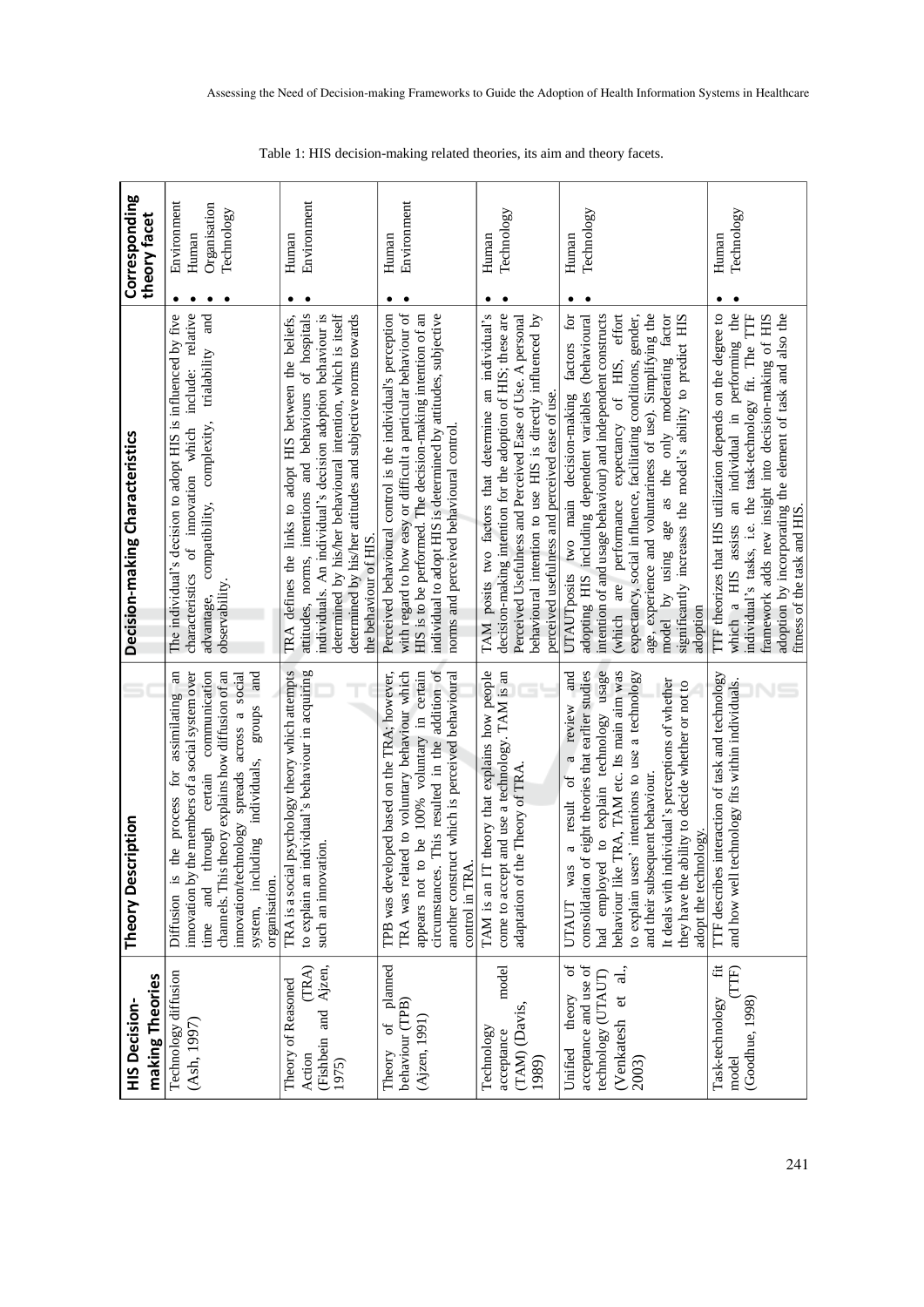| making Theories<br><b>HIS Decision-</b>                                                        | Theory Description                                                                                                                                                                                                                 | Decision-making Characteristics                                                                                                                                                                                                                                                                                                                                                                                                                         | Corresponding<br>theory facet                                              |
|------------------------------------------------------------------------------------------------|------------------------------------------------------------------------------------------------------------------------------------------------------------------------------------------------------------------------------------|---------------------------------------------------------------------------------------------------------------------------------------------------------------------------------------------------------------------------------------------------------------------------------------------------------------------------------------------------------------------------------------------------------------------------------------------------------|----------------------------------------------------------------------------|
| $\sigma$<br>Health<br>(Carroll<br>Framework<br>Evaluation<br>Connected<br>al., 2016)<br>(CHEF) | monitors human interaction (end-<br>user) and identify potential gaps within a business<br>to identify poorly<br>designed healthcare solutions, assess performance<br>enable hospitals<br>requirements,<br>strategy.<br>CHEF       | the evidence-based foundation for the decision-making of HIS<br>through the assessment of best practice and by identifying<br>decision-<br>CHEF offers first step towards employing evaluation to extend<br>making assessment, broadly addressing clinical, business,<br>users and systems with a view to determine how these co-<br>CHEF is comprised of four main layers for HIS<br>interventions and opportunities for improvement.<br>create value. | Environment<br>Organisation<br>Technology<br><b>Business</b><br>Human<br>٠ |
| Health<br>Delivery Framework<br>$\frac{1}{d}$<br>(Kuziemsky et<br>Connected<br>2018)           | alth Delivery framework identifies<br>evaluation as four main linkages<br>development,<br>(e.g. patients and providers) and<br>model<br>business<br>Connected He<br>analytics, and<br>between users<br>pain points,<br>technology. | the use of the Design Thinking approach to understand the<br>The central point to Connected Health Delivery Framework is<br>relationship between and explorative interplay between<br>people, processes, technology and business needs.                                                                                                                                                                                                                 | Organisation<br>Technology<br><b>Business</b><br>Human                     |
| đ<br>HOT-fit (Yusof<br>al., 2008)                                                              | HOT-fit theory covers human perspective issues<br>encountered by information technology staff in an<br>organisation.                                                                                                               | Yosof et al., (2008) proposed the Human, Organisation and<br>Organisation (healthcare<br>Technology-fit (HOT-fit framework) which was developed<br>from a literature review on HIS evaluation studies. The HOT-<br>Fit has three decision-making aspects for HIS adoption linked<br>and<br>(HIS functionality<br>with Human (clinical users),<br>and Technology<br>characteristics)<br>organisation)                                                    | Organisation<br>Technology<br>Human                                        |
| and<br>Precede-proceed<br>Kreuter, 1999)<br>model (Green                                       | model that is used extensively as the basis for<br>ed is a two-component conceptual<br>planning health IT promotion programs.<br>Precede-proce                                                                                     | more than one theoretical perspective for the purpose of<br>multiple levels of causation for planning and adopting HIS.<br>Precede-proceed model is intended to guide the synthesis of<br>developing effective multi-level interventions, providing a<br>The goals of the model are to explain health-related decision-<br>continuous series of phases that build logical links among<br>making behaviours and environments for the adoption of HIS.    | Environment<br>Temporality<br>Technology<br><b>Business</b><br>Human       |
| model (Pearlson and<br>triangle<br>Saunders, 2006)<br>Strategic                                | triangle model explains importance<br>for organisations of having an alignment between<br>ectives<br>strategic persp<br>The Strategic                                                                                              | competitive position of healthcare organisation in relation to<br>strategic triangle is a model used to establish the<br>its competitors. It emphasises the importance for healthcare<br>organisations of having an alignment between three strategic<br>perspectives that play important role for decision-making<br>adoption of HIS (business, organisation and information).<br>The                                                                  | Organisation<br><b>Business</b>                                            |
| Framework<br>and<br>Fleischer, 1990)<br>(Tornatzky<br>TOE                                      | on the process by which a firm<br>adopts and implements technological innovations<br>TOE focuses                                                                                                                                   | organisation, and environmental influence on the adoption of<br>TOE identifies three aspects of healthcare organization's<br>context that can influence HIS adoption decision making i.e.,<br>technological aspect of HIS, organizational context of health<br>HIS.                                                                                                                                                                                     | Environment<br>Organisation<br>Technology                                  |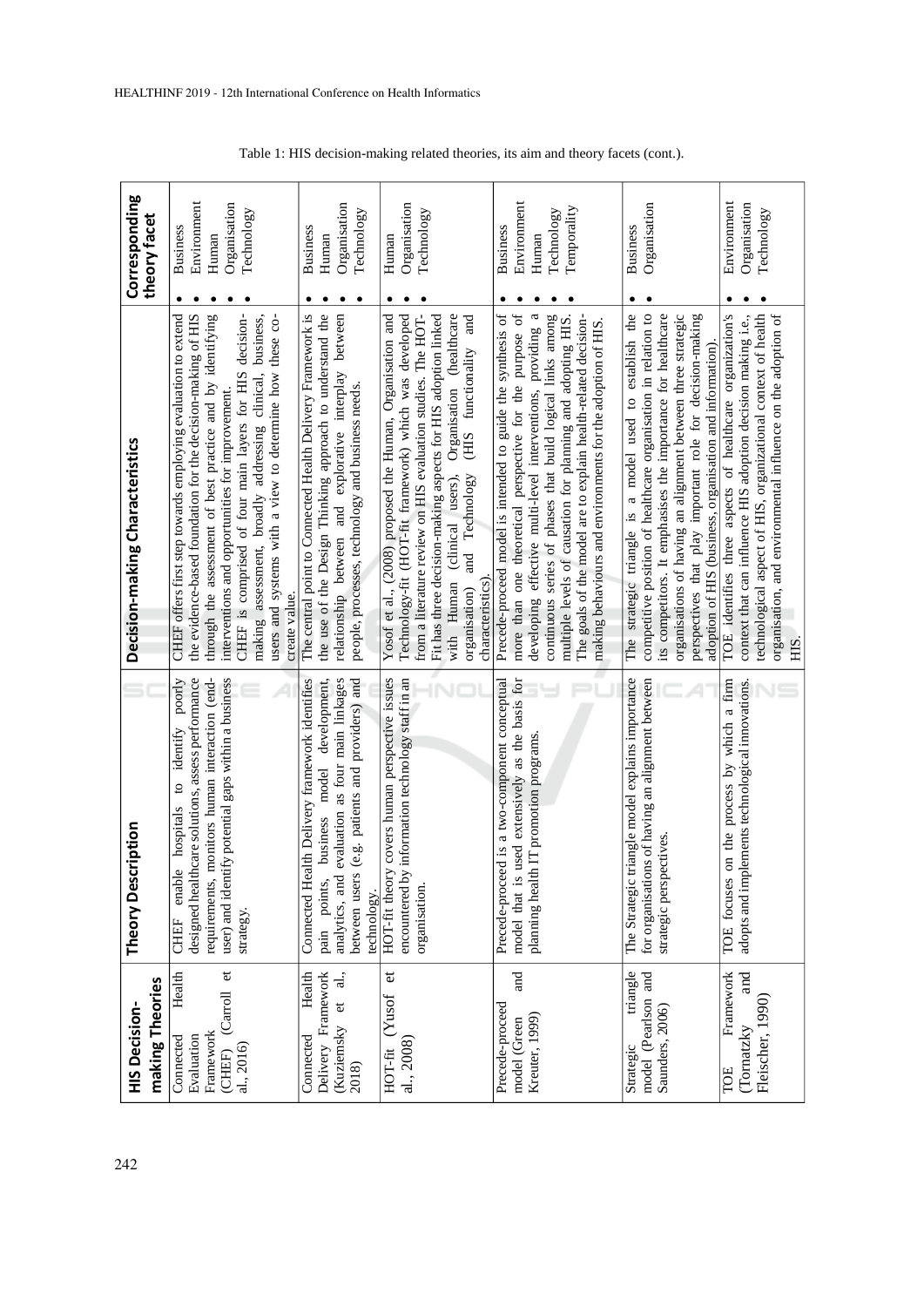or organizations will adopt and decide to deploy HIS. To look into underlying factors of decision-making adoption of HIS, we need to look into HIS applicability of these major theories and models that predict outcomes and to identify the important facets relating to success of adopting. Table 1 lists the theories, description, characteristics and major facets

Based upon our understanding of the HIS field and the key theory-based components highlighted in Table 1, there are six major decision-making facets but we have included only five and excluded temporality facet as it is about diffusion and not about adoption. These five facets are:

*1. Business*—The business facet represents the consideration of business issues related to the HIS adoption decision. Business competition was found to stimulate HIS adoption as healthcare organizations strive to earn increased revenues by improving efficiency (Hsiao et al., 2009).

*2. Environment*—elements relating to the context influencing the decision-making and use of HIS. The environment facet captures categories that influence the implementation and use of the technology like regulation of use for HIS.

*3. Human*—elements capturing the decisionmaking and end results of the HIS in use by the user. Its importance can be explained by the following example: Physicians were told they had to use the Computerized Provider Order Entry (CPOE) systems and were not involved in the selection of the system or the development of order sets. When the system was implemented, many of the physicians did not use the predefined order sets, ordering took a significant time, and resistance dramatically increased when errors were discovered. There was no ownership or sense of responsibility to solve problems that arose, and the CPOE system was subsequently abandoned (Rippen et al., 2013).

*4. Organisation*—Decision-making elements relating to internal factors of healthcare organisations that are controlled by the organisation itself. The organisational factors refer to the decision-making characteristics and resources of hospital, including intra-hospital communication processes, hospital size and top management support within hospitals.

*5. Technology*—Decision-making elements relevant to the HIS functionality and characteristics like compatibility, complexity etc.

#### **5.3 Short-comings from the HIS Decision-making Adoption Models and Theories**

HIS decision-making adoption has largely been studied at two levels, the individual and the organisational. However, much of the HIS decisionmaking adoption research has focused on the individual by explaining what influences their decision to use HIS. The most used decision-making theories are the Technology Acceptance Model (TAM), Theory of Planned Behaviour (TPB), Unified Theory of Acceptance and Use of Technology (UTAUT). For the relatively fewer studies on organisation or group-level decision-making adoption, the important theoretical perspectives include the diffusion of innovation (DOI) theory, HOT-fit, CHEF and the technology–organisation– environment (TOE) perspective. Individually and collectively, these theories make valuable contributions by calling attention to the role of a range of key decision-making factors influencing the implementation and use of healthcare information systems beyond the features of the technology itself (Sulaiman and Wickramasinghe, 2014). While these theoretically driven approaches are broader and often richer than case studies, they are still highly focused, which allows them to deeply explore the impact of a limited number of factors. However, this prevents them from explaining the effects of others factors. Although, these are very widely used and implemented theories, there seems no single theory of decision-making that can be fitted to all the technology adoption in healthcare (Ahmadi et al., 2015).

#### **5.3.1 Short-coming from Individual Decision-making Adoption Theories**

In 1975, Ajzen and Fishbein proposed the Theory of Reasoned Action (TRA), which mainly illustrates a person's behavioural tendency, for the purpose of predicting, changing and interpreting an individual's particular behaviour. TRA posits that individual decision-making is driven by behavioural intentions where behavioural intentions are a function of an individual's attitude toward the behaviour and subjective norms surrounding the performance of the behaviour. In this theory, attitude and subjective norms are independent of each other and they could each exert indirect influence on an individual's behaviour through behavioural intention.

In 1985, Ajzen proposed the Theory of planned behaviour (TPB). It is an extension of the TRA that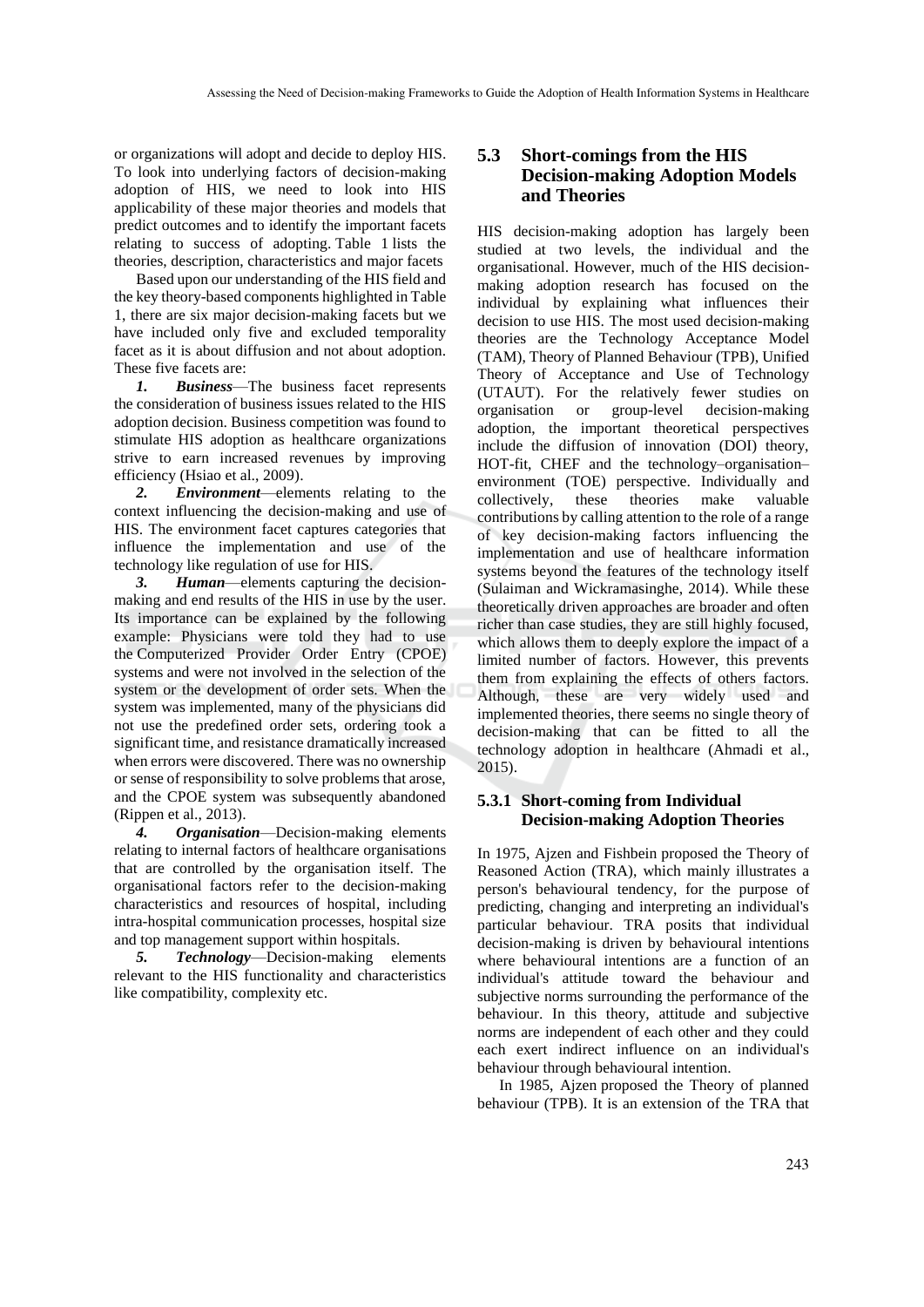strived for a more appropriate prediction and interpretation of behavioural theory. The difference between TPB and TRA is that the former predicts decision-making under comparatively less controllable circumstances for adoption of HIS, while the latter predicts decision-making of HIS adoption based on the assumption that all behaviours and behavioural motivations are under control.

In order to explore the relationship between the perceived emotions factor and the use of technology, Davis developed the Technology Acceptance Model, TAM that shows how users decides to accept and use a technology and is based on the TRA and TPB. TAM assumes that there are two specified beliefs that determine HIS usage: perceived usefulness and perceived ease of use, eliminating subjective norms and normative beliefs.

Studies on TAM have generated conflicting findings and have led to the confusion over moderating and external variables (Chen and Tan, 2004). Hence, the TAM model should be generalized with caution. Further, TAM measures perceived adoption and self-reports on future behaviour rather than measurement of actual behaviour. TAM contains restricted constructs and thus cannot handle the issue of adopting new HIS services or solutions. Also, TAM is known for its limited possibility of explanation and prediction, triviality and lack of practical value (Kim et al., 2016). Venkatesh and Bala (2008) highlighted that TAM-based empirical studies do not produce totally consistent or clear results. Hence, significant factors are needed to be identified and included in the models especially for the adoption of HIS. The extensive focus of TAM on technology to the neglect of social and psychological parameters on the usage of HIS limits its explanatory and predictive utilities, and therefore demands its integration with other frameworks.

Venkatesh et al. (2003) reviewed and consolidated eight theories that earlier studies had employed to explain technology decision-making behaviour like TRA and TAM. They incorporated four key determinants (performance expectancy, effort expectancy, social influence and facilitation conditions) and four key moderators (gender, age, voluntariness and experience) in the UTAUT model. According to Bagozzi (2007), UTAUT might be a powerful model due to its parsimonious structure and higher explanatory power (R<sup>2</sup>) compared to TAM. However, the model does not examine direct effects which might reveal new relationships and important factors which were left out by subsuming under the existing predictors only. Kim et al. (2016) added that for HIS adoption, UTAUT lacks expansion in new

settings such as new technology, new users, and/or new culture. They also suggested that UTAUT lacks some constructs required for HIS adoption which is echoed by Bagozzi findings. Although these theories are well known and used for individual adoption, they may not be well suited for organisational level (Maillet et al., 2015).

Other perspectives, such as technology diffusion, seek to assess HIS decision-making in a broader context of the relationship of individuals, groups, organisational features and other elements to the technology. These perspectives underscore the complex, interactive, and often subtle range of influences that shape HIS decision-making and that must be considered in evaluating its adoption. Still other perspectives, such as PRECEDE/PROCEED underscore temporal dimensions as initial HIS implementation and use over time is affected by change over time in the environment or other factors.

Task-technology fit theory can be used to address task variables critical for successful implementation, but it will neither predict nor explain an implementation that fails because the technology does not work (e.g., shuts down unexpectedly or does not scale). In addition, many of the measures used to substantiate variables have not been validated in the HIS context (Kim et al., 2016).

#### **5.3.2 Short-coming from Organisational Decision-making Adoption Theories**

The TOE framework was developed by Tornatzky and Fleischer (1990) to examine firm-level adoption of various IS/IT products and services. It has emerged as a widespread theoretical perspective on IS adoption (Zhu et al., 2004). Inclusion of technological, organizational and environmental variables has made TOE advantageous over other adoption models in studying technology adoption, technology use and value creation from technology innovation (Zhu et al., 2004).

The TOE framework is consistent with the DOI theory, in which Rogers (1995) emphasized individual characteristics, and both the internal and external characteristics of the organization, as drivers for organizational innovativeness. These are identical to the technology and organization context of the TOE framework, but the TOE framework also includes a new and important component, environment context. The environment context presents both constraints and opportunities for technological innovation. The TOE framework makes Rogers' innovation diffusion theory better able to explain intrafirm innovation diffusion (Hsu et al., 2006).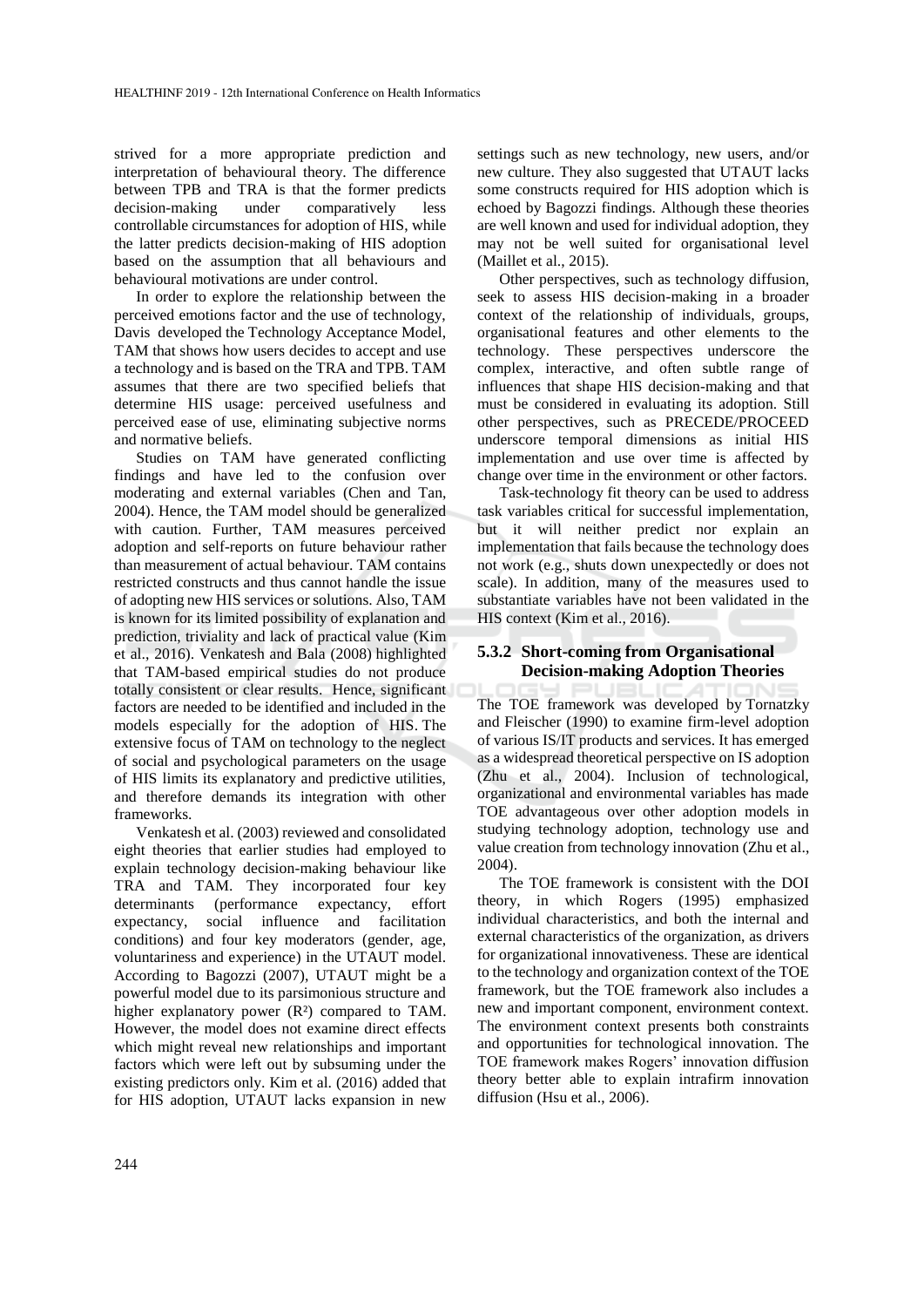But according to Dedrick and West (2003) the TOE framework is just a taxonomy for categorizing variables and it does not represent an integrated conceptual framework or a well-developed theory, hence, there is a requirement of a more robust framework to study organizational adoption. The TOE framework has been used to study the adoption of inter-organizational systems, but only from the perspective of a single focal firm. Extant research does not examine how decisions are made when multiple firms must collectively reach a decision about a new system. It was highlighted by Yang et al. (2013) that TOE framework is limited in its explanatory power of technology adoption as well as it can be seen in case of EHR adoption where around half of the percentages of EHR adoption variance remain unexplained. Wang et al. (2010) mentioned that TOE framework has limited major constructs and the variables of TOE framework may need to expand to cover human aspects especially in small or medium level organisations.

# **6 CONCLUSION**

In this paper, we examine the literature on decisionmaking adoption theories for HIS. We also explore the short-comings of the current decision-making adoption theories used for HIS. Considering the broad and vast nature of investment and stake in HIS adoption in healthcare sector, we identify the key decision-making adoption theory facets (business, environment, human, organisation and technology) that stakeholders need to look into for the adoption of HIS.

There is no panacea for selecting any particular decision-making adoption theory for HIS. We have tried to explain short-comings of the HIS decisionmaking theories to enlighten the researchers about designing the new framework to cover these weaknesses to facilitate the development of more comprehensive frameworks for effective HIS implementation.

One limitation of this study is that we did not assess the extent to which proposed facets addressed decision-making adoption of HIS. The relative importance of each facet in specific HIS contexts remains to be explored by studies using prospective designs.

In this study, we focused on decision-making adoption in HIS by healthcare organisations, but we have to acknowledge that adoption of HIS in healthcare organizations is a multifaceted process since various stakeholders are involved (Menachemi

et al., 2004). Also, decision-making is just the first step to consider for the adoption of the HIS. As noted by Menachemi et al. (2009), it is important to consider the viewpoints of all key adopter groups, because resistance in any of these groups could slow the overall adoption and would not provide essential information for decision-makers.

#### **6.1 Future Research**

Although this review is preliminary, the five decisionmaking facets provide a high level checklist of decision-making for adoption of HIS to consider in healthcare environment. One of our future research topics will be to explore the interrelationship between the different facets.

We plan to undertake a structured literature review to synthesize evidence, consider the strength of evidence in assessing the extent to which factors addressed the decision-making adoption of HIS in healthcare organisations and implement these factors and facets for developing organisational framework to help decision-makers in adopting HIS.

# **ACKNOWLEDGEMENT**

This work was supported with the financial support of the Science Foundation Ireland grant 13/RC/2094.

OGY PUBLIC ATIONS

# **REFERENCES**

- Ahmadi, H., Nilashi, M. & Ibrahim, O. 2015. Organizational decision to adopt hospital information system: An empirical investigation in the case of Malaysian public hospitals. International journal of medical informatics, 84, 166-188.
- Ahmadi, H., Nilashi, M., Shahmoradi, L. & Ibrahim, O. 2017. Hospital Information System adoption: Expert perspectives on an adoption framework for Malaysian public hospitals. Computers in Human Behavior, 67, 161-189.
- Ajami, S. & Mohammadi-Bertiani, Z. 2012. Training and its impact on hospital information system (HIS) success. J Inf Technol Softw Eng, 2.
- Ajzen, I. 1991. The theory of planned behavior. Organizational behavior and human decision processes, 50, 179-211.
- Alipour, J., Karimi, A., Ebrahimi, S., Ansari, F. & Mehdipour, Y. 2017. Success or failure of hospital information systems of public hospitals affiliated with Zahedan University of Medical Sciences: A cross sectional study in the Southeast of Iran. International Journal of Medical Informatics, 108, 49-54.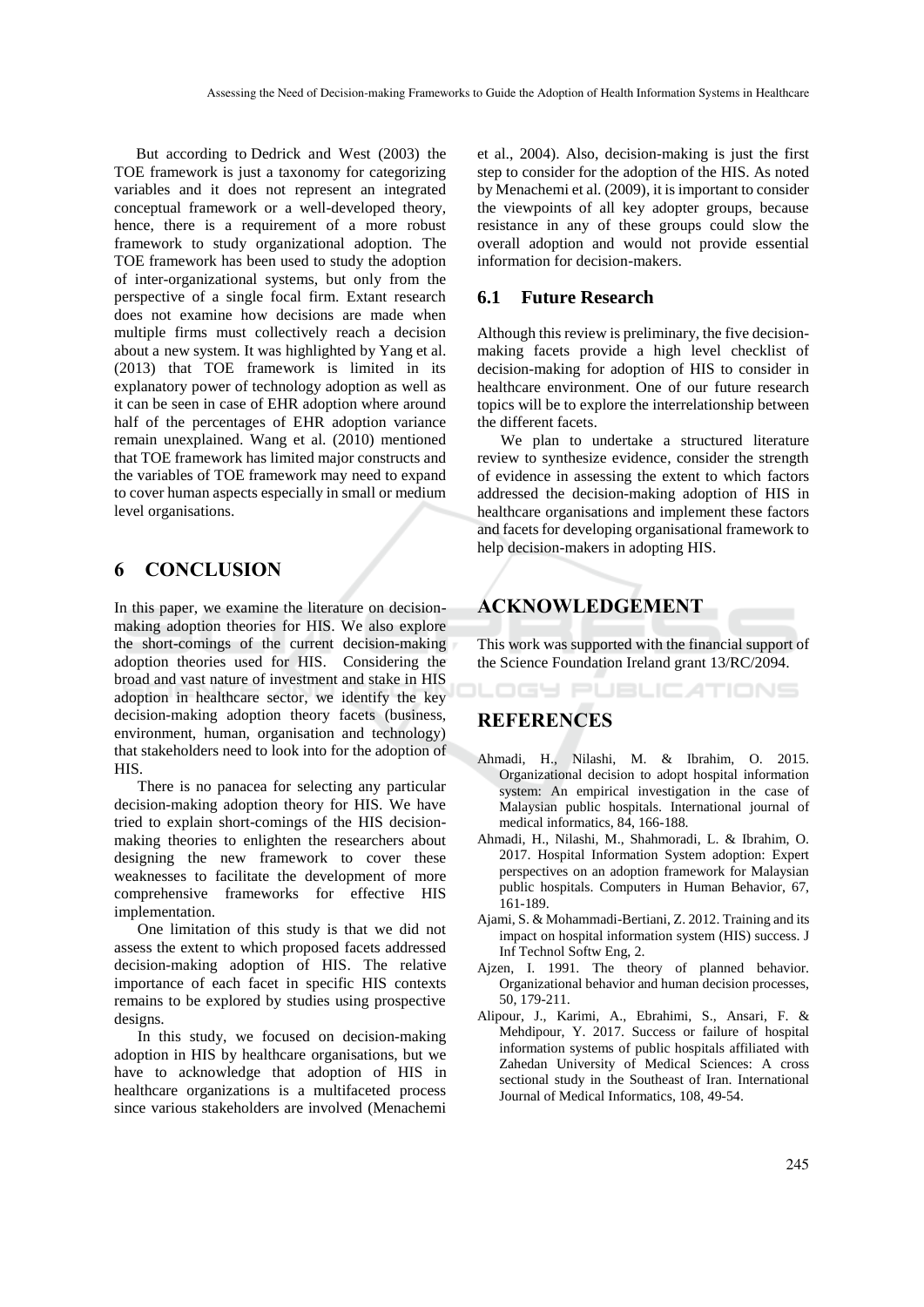- Armitage, A. & Keeble-Allen, D. Undertaking a structured literature review or structuring a literature review: Tales from the field. Proceedings of the 7th European Conference on Research Methodology for Business and Management Studies: ECRM2008, Regent's College, London, 2008. 35.
- Ash, J. 1997. Organizational Factors that Influence Information Technology Diffusion in Academic Health Sciences Centers. Journal of the American Medical Informatics Association, 4, 102-111.
- Bagozzi, R. P. 2007. The legacy of the technology acceptance model and a proposal for a paradigm shift. Journal of the association for information systems, 8, 3.
- Baker, D., Bridges, D., Hunter, R., Johnson, G., Krupa, J., Murphy, J. & Sorenson, K. 2002. Guidebook to decision-making methods. Department of Energy, USA.
- Carroll, N., Travers, M. & Richardson, I. Connecting Multistakeholder Analysis Across Connected Health Solutions. International Joint Conference on Biomedical Engineering Systems and Technologies, 2016. Springer, 319-339.
- Chen, L.-D. & Tan, J. 2004. Technology Adaptation in Ecommerce:: Key Determinants of Virtual Stores Acceptance. European Management Journal, 22, 74-86.
- Davis, F. D. 1989. Perceived usefulness, perceived ease of use, and user acceptance of information technology. MIS Quarterly: Management Information Systems, 13, 319-339.
- Dedrick, J. & West, J. Why firms adopt open source platforms: a grounded theory of innovation and standards adoption. Proceedings of the workshop on standard making: A critical research frontier for information systems, 2003. 236-257.
- Fishbein, M. & Ajzen, I. 1975. Belief, attitude, intention and behavior: An introduction to theory and research.
- Gelijns, A. C. 1992. Technology and health care in an era of limits, National Academies Press.
- Goodhue, D. L. 1998. Development and measurement validity of a task‐ technology fit instrument for user evaluations of information system. Decision sciences, 29, 105-138.
- Green, L. W. & Kreuter, M. W. 1999. Health promotion planning: An educational and ecological approach, Mayfield publishing company Mountain View, CA.
- Hsiao, S.-J., Li, Y.-C., Chen, Y.-L. & Ko, H.-C. 2009. Critical factors for the adoption of mobile nursing information systems in Taiwan: the nursing department administrators' perspective. Journal of medical systems, 33, 369.
- Hsu, P.-F., Kraemer, K. L. & Dunkle, D. 2006. Determinants of e-business use in US firms. International Journal of Electronic Commerce, 10, 9-45.
- Kim, S., Lee, K., Hwang, H. & Yoo, S. 2016. Analysis of the factors influencing healthcare professionals' adoption of mobile electronic medical record (EMR) using the unified theory of acceptance and use of technology (UTAUT) in a tertiary hospital. BMC medical informatics and decision making, 16, 12-12.
- Kuziemsky, C., Abbas, R. M. & Carroll, N. Toward a Connected Health Delivery Framework. 2018

IEEE/ACM International Workshop on Software Engineering in Healthcare Systems (SEHS), 2018. IEEE, 46-49.

- Liberati, A., Altman, D. G., Tetzlaff, J., Mulrow, C., Gøtzsche, P. C., Ioannidis, J. P., Clarke, M., Devereaux, P. J., Kleijnen, J. & Moher, D. 2009. The PRISMA statement for reporting systematic reviews and metaanalyses of studies that evaluate health care interventions: explanation and elaboration. PLoS medicine, 6, e1000100.
- Lippeveld, T., Sauerborn, R. & Bodart, C. 2000. Design and implementation of health information systems, Citeseer.
- Maillet, É., Mathieu, L. & Sicotte, C. 2015. Modeling factors explaining the acceptance, actual use and satisfaction of nurses using an Electronic Patient Record in acute care settings: An extension of the UTAUT. International journal of medical informatics, 84, 36-47.
- Menachemi, N., Burke, D. E. & Ayers, D. J. 2004. Factors affecting the adoption of telemedicine—a multiple adopter perspective. Journal of medical systems, 28, 617-632.
- Menachemi, N., Matthews, M., Ford, E. W., Hikmet, N. & Brooks, R. G. 2009. The relationship between local hospital IT capabilities and physician EMR adoption. Journal of medical systems, 33, 329.
- Pearlson, K. & Saunders, C. 2006. Managing and Using Information Systems: A Strategic Approach.
- Petticrew, M. 2001. Systematic reviews from astronomy to zoology: myths and misconceptions. Bmj, 322, 98-101.
- Rippen, H. E., Pan, E. C., Russell, C., Byrne, C. M. & Swift, E. K. 2013. Organizational framework for health information technology. International Journal of Medical Informatics, 82, e1-e13.
- Sulaiman, H. & Wickramasinghe, N. 2014. Assimilating Healthcare Information Systems in a Malaysian Hospital. CAIS, 34, 77.
- Teplensky, J. D., Pauly, M. V., Kimberly, J. R., Hillman, A. L. & Schwartz, J. S. 1995. Hospital adoption of medical technology: an empirical test of alternative models. Health services research, 30, 437.
- Tornatzky, L. & Fleischer, M. 1990. The Processes of Technological Innovation AK Chakrabarti, ed. Lexington Books. Available at: http://books. google. com. hk/books.
- Venkatesh, V. & Bala, H. 2008. Technology acceptance model 3 and a research agenda on interventions. Decision sciences, 39, 273-315.
- Venkatesh, V., Morris, M. G., Davis, G. B. & Davis, F. D. 2003. User acceptance of information technology: Toward a unified view. MIS quarterly, 425-478.
- Wang, Y.-M., Wang, Y.-S. & Yang, Y.-F. 2010. Understanding the determinants of RFID adoption in the manufacturing industry. Technological forecasting and social change, 77, 803-815.
- Yang, Z., Kankanhalli, A., Ng, B.-Y. & Lim, J. T. Y. 2013. Analyzing the enabling factors for the organizational decision to adopt healthcare information systems. Decision Support Systems, 55, 764-776.
- Yusof, M. M., Kuljis, J., Papazafeiropoulou, A. & Stergioulas, L. K. 2008. An evaluation framework for